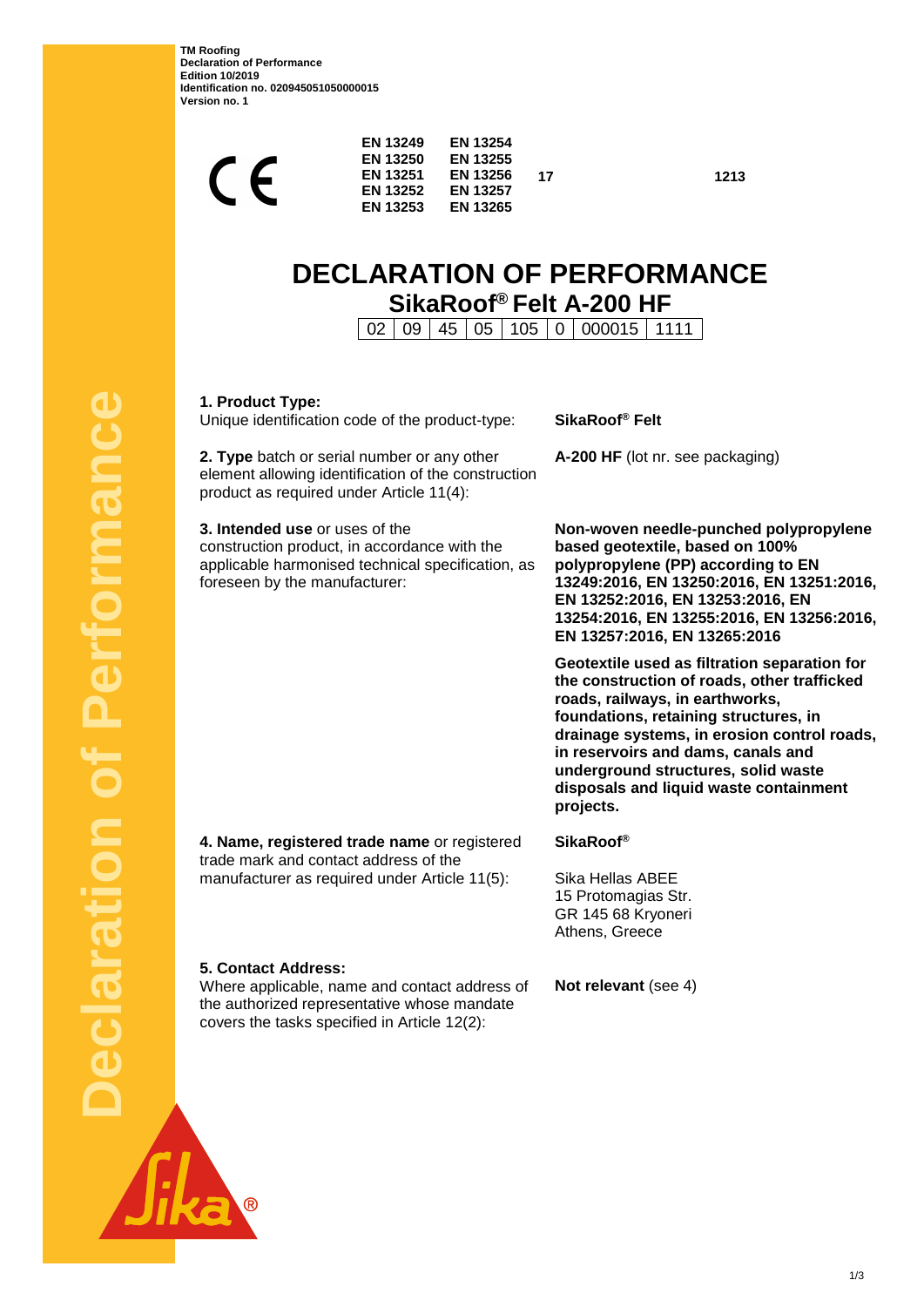## **6. AVCP:**

System or systems of assessment and verification of constancy of performance of the construction product as set out in CPR, Annex V:

### **7. Notified body:**

In case of the declaration of performance concerning a construction product covered by a harmonised standard:

**1213**

**System 2+**

Notified factory production control certification body No. 1213 performed the initial inspection of the manufacturing plant and of factory production control and the continuous surveillance, assessment and evaluation of factory production control and issued the certificate of conformity of the factory production control (FPC) 7051.

#### **8. Notified body:**

In case of the declaration of performance concerning a construction product for which a European Technical Assessment has been issued:

### **Not relevant** (see 7)

#### **9. Declared performance**

| <b>Essential</b><br>characteristics              | Performance                                                                                                                          | <b>Test Standard</b> | <b>Harmonized Technical</b><br><b>Specification</b>                                                                 |
|--------------------------------------------------|--------------------------------------------------------------------------------------------------------------------------------------|----------------------|---------------------------------------------------------------------------------------------------------------------|
| Tensile Strength,<br>transversal                 | 16,0 kN/m (- 2,2)                                                                                                                    | EN ISO 10319         | EN 13249:2016<br>EN 13250:2016<br>EN 13251:2016<br>EN 13252:2016<br>EN 13253:2016<br>EN 13254:2016<br>EN 13255:2016 |
| Tensile Strength,<br>longitudinal                | 14,0 kN/m (- 1,9)                                                                                                                    | EN ISO 10319         |                                                                                                                     |
| <b>Elongation at break,</b><br>transversal       | 80% (±16%)                                                                                                                           | EN ISO 10319         |                                                                                                                     |
| Elongation at break,<br>longitudinal             | 80% (±16%)                                                                                                                           | EN ISO 10319         |                                                                                                                     |
| <b>Static Puncture (CBR</b><br>test)             | 2.350 N (-10 %)                                                                                                                      | <b>EN ISO 12236</b>  |                                                                                                                     |
| <b>Dynamic perforation</b><br>(cone drop test)   | 15,0 mm $(\pm 4, 0 \text{ mm})$                                                                                                      | <b>EN ISO 13433</b>  |                                                                                                                     |
| <b>Pyramid puncture</b>                          |                                                                                                                                      | EN 14574             |                                                                                                                     |
| <b>Characteristic opening</b><br>size            | 90 $\mu$ m ( $\pm$ 20)                                                                                                               | EN ISO 12956         |                                                                                                                     |
| <b>Water permeability</b><br>normal to the plane | 77 I(s m <sup>2</sup> ) (-25)                                                                                                        | EN ISO 11058         | EN 13256:2016<br>EN 13257:2016                                                                                      |
| Water flow in the plane<br>(20 kPa, i=1)         | $5.0 * 10^{-6}$ m <sup>2</sup> /s (-2,0 * 10 <sup>-6</sup> )                                                                         | EN ISO 12958         | EN 13265:2016                                                                                                       |
| <b>Weathering resistance</b>                     | To be covered within 1 month<br>after installation                                                                                   | EN 12224             |                                                                                                                     |
| <b>Oxidation resistance</b>                      | Durable in natural soil with<br>4 <ph<9 and="" soil="" temperature<br="">&lt;25 °C for a minimum of 100<br/>year service life</ph<9> | EN ISO 13438         |                                                                                                                     |
| Dangerous substances                             | Less than required by national<br>regulations in EU Member<br>states                                                                 |                      |                                                                                                                     |